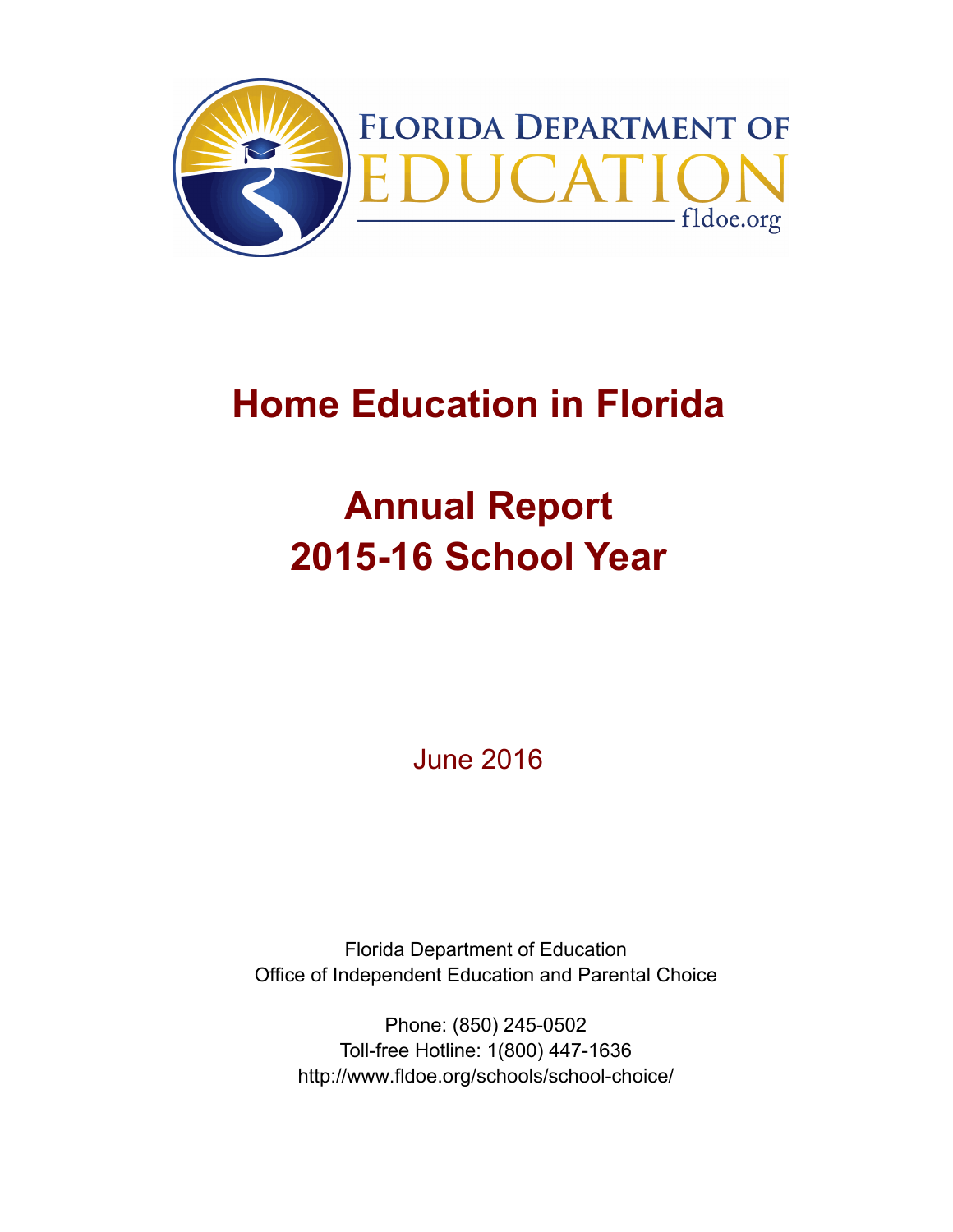## **Home Education in Florida**

Established by the Florida Legislature as a school choice option in 1985, home education is defined in Section 1002.01, Florida Statutes, as "the sequentially progressive instruction of a student directed by his or her parent." Section 1002.41, F.S., requires parents to notify the district school superintendent in the county of residence of their intent to establish and maintain a home education program and to provide the name, address, and birth date of each student participating.

Florida law does not require a particular educational background for parents of home-educated students. Parents who home educate their children are able to customize the curriculum to the needs of each child. However, a portfolio of activities, records and materials showing student work must be maintained for two years and made available to the school district if requested in writing. Additionally, Section 1002.41, F.S. requires that students in home education programs annually undergo one of five academic evaluation options, the results of which must be submitted to the school district by the parent.

Each year, the Department of Education surveys all school districts to collect data on the number of students and families who have registered their intent to establish home education programs. For the 2015-16 school year, the numbers provided by the districts indicate that 58,197 families and 83,359 students participated in home education programs. In the last five years, the total number of students in home education has increased by 10,951 or 15% over the 72,408 students reported in 2011-12, with a five-year average of 78,544 students.\*



For more information on home education in Florida, please visit the Web site of the Office of Independent Education and Parental Choice at: http://www.fldoe.org/schools/school-choice/other-school-choice-options/home-edu/.

\*2016 totals declined due to two districts indicating that previous data issues required corrections.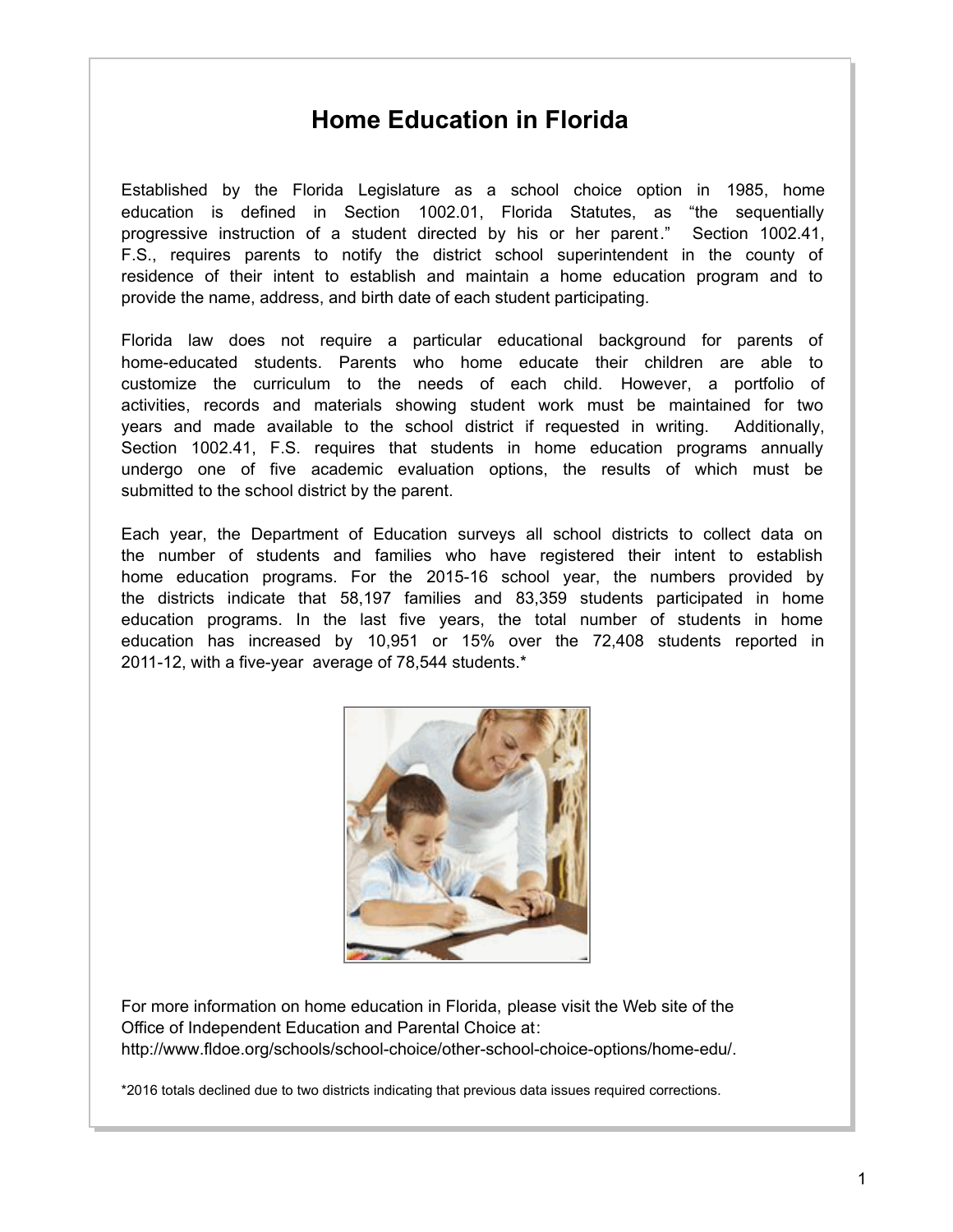#### **HOME EDUCATION STATISTICS BY DISTRICT, 2015-16**

| <b>DISTRICT ID</b>  | <b>DISTRICT NAME</b> | <b>STUDENTS</b> | <b>FAMILIES</b> |
|---------------------|----------------------|-----------------|-----------------|
| 1                   | Alachua              | 1,343           | 863             |
| $\mathbf 2$         | Baker                | 208             | 136             |
| 3                   | Bay                  | 1,069           | 752             |
| 4                   | <b>Bradford</b>      | 188             | 157             |
| 5                   | Brevard              | 4,156           | 3,093           |
| 6                   | <b>Broward</b>       | 3,726           | 2,749           |
| $\overline{7}$      | Calhoun              | 72              | 43              |
| 8                   | Charlotte            | 594             | 556             |
| 9                   | Citrus               | 682             | 514             |
| 10                  | Clay                 | 1,139           | 741             |
| 11                  | Collier              | 1,420           | 983             |
| 12                  | Columbia             | 531             | 179             |
| 13                  | Dade                 | 3,460           | 1,730           |
| 14                  | DeSoto               | 214             | 159             |
| 15                  | <b>Dixie</b>         | 100             | 80              |
| 16                  | Duval                | 5,888           | 4,276           |
| 17                  | Escambia             | 1,300           | 550             |
| 18                  | Flagler              | 617             | 443             |
| 19                  | Franklin             | 25              | 20              |
| 20                  | Gadsden              | 349             | 227             |
| 21                  | Gilchrest            | 231             | 161             |
| 22                  | Glades               | 63              | 58              |
| 23                  | Gulf                 | 77              | 62              |
| 24                  | Hamilton             | 95              | 77              |
| 25                  | Hardee               | 174             | 123             |
| 26                  | Hendry               | 95              | 67              |
| 27                  | Hernando             | 1,104           | 802             |
| 28                  | Highlands            | 386             | 314             |
| 29                  | Hillsborough         | 5,495           | 3,749           |
| 30                  | Holmes               | 186             | 141             |
| 31                  | <b>Indian River</b>  | 856             | 690             |
| 32                  | Jackson              | 354             | 230             |
| 33                  | Jefferson            | 166             | 95              |
| 34                  | Lafayette            | 65              | 44              |
| 35                  | Lake                 | 2,775           | 1,901           |
| 36                  | Lee                  | 2,010           | 1,486           |
| 37                  | Leon                 | 1,406           | 1,043           |
| 38                  | Levy                 | 324             | 259             |
| 39                  | Liberty              | 21              | 18              |
| 40                  | Madison              | 172             | 139             |
| 41                  | Manatee              | 1,412           | 1,018           |
| 42                  | Marion               | 2,483           | 1,094           |
| 43                  | Martin               | 756             | 537             |
| 44                  | Monroe               | 245             | 172             |
| 45                  | Nassau               | 566             | 361             |
| 46                  | Okaloosa             | 1,103           | 719             |
| 47                  | Okeechobee           |                 | 455             |
| 48                  |                      | 533             |                 |
| 49                  | Orange<br>Osceola    | 4,785           | 3,675           |
| 50                  | Palm Beach           | 1,425<br>5,995  | 1,101<br>4,437  |
| 51                  | Pasco                | 3,083           | 2,147           |
| 52                  | Pinellas             | 2,900           | 2,046           |
| 53                  | Polk                 | 3,279           | 2,524           |
| 54                  | Putnam               | 308             | 195             |
| 55                  | St. Johns            | 1,500           |                 |
| 56                  | St. Lucie            | 1,689           | 1,034<br>1,249  |
| 57                  | Santa Rosa           | 909             | 505             |
| 58                  | Sarasota             | 1,298           | 925             |
| 59                  | Seminole             | 1,672           | 1,221           |
| 60                  | Sumter               | 453             | 283             |
| 61                  | Suwannee             | 513             | 368             |
| 62                  | Taylor               |                 |                 |
| 63                  | Union                | 105<br>124      | 82<br>89        |
| 64                  | Volusia              | 2,276           | 1,694           |
| 65                  | Wakulla              | 231             |                 |
| 66                  | Walton               |                 | 153             |
| 67                  | Washington           | 420<br>160      | 300<br>103      |
|                     |                      |                 |                 |
| <b>STATE TOTAL:</b> |                      | 83,359          | 58,197          |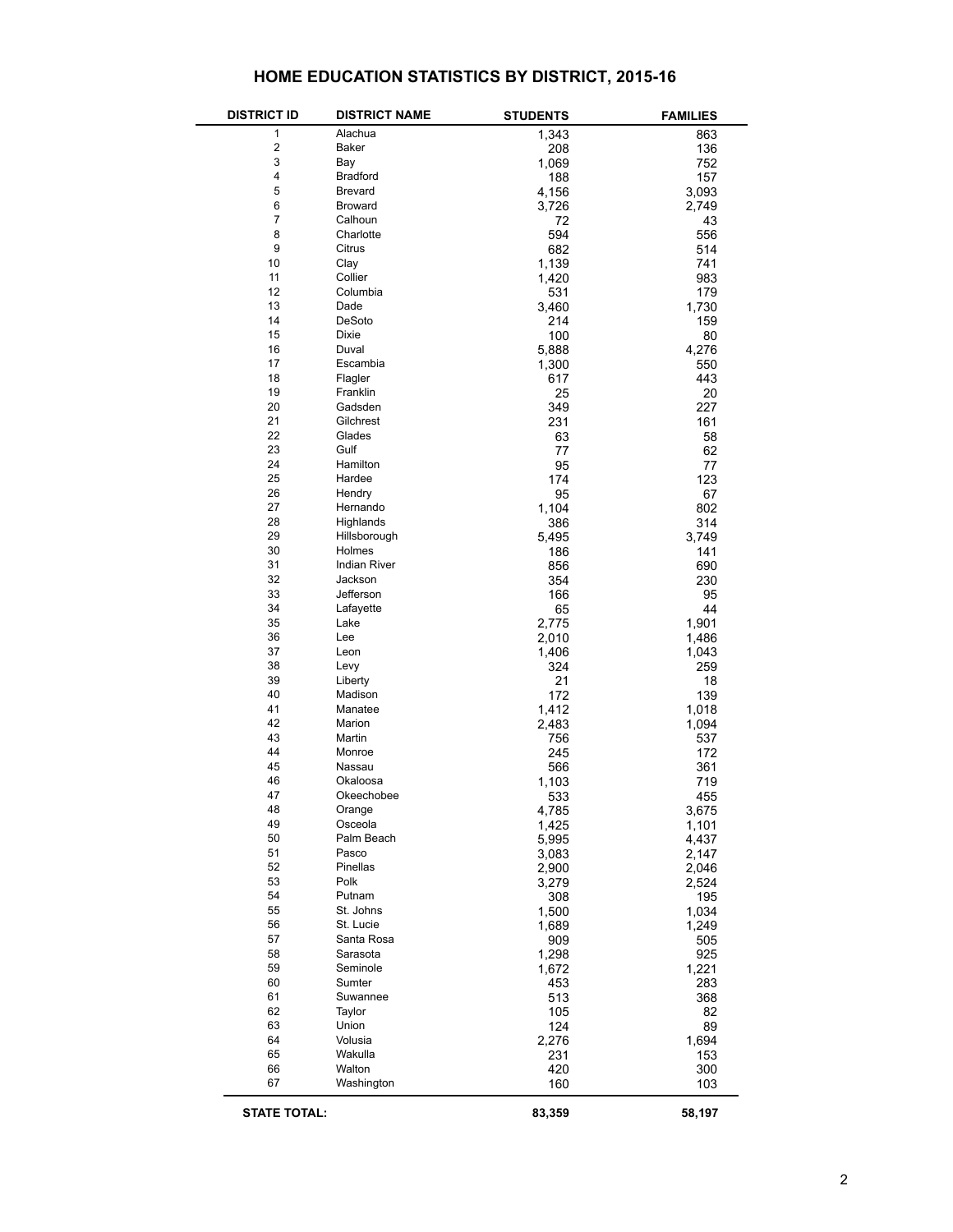

## Student Enrollment in Home Education Programs 2005-06 Through 2015-16

| School Year | <b>Students</b> | <b>Change</b> | % Change |
|-------------|-----------------|---------------|----------|
| 2016        | 83,359          | -737          | $-0.9%$  |
| 2015        | 84,096          | 7,042         | 9.1%     |
| 2014        | 77.054          | 1,253         | 1.7%     |
| 2013        | 75,801          | 3,393         | 4.7%     |
| 2012        | 72,408          | 3,127         | 4.5%     |
| 2011        | 69,281          | 6,714         | 10.7%    |
| 2010        | 62,567          | 1,654         | 2.7%     |
| 2009        | 60,913          | 4,263         | 7.5%     |
| 2008        | 56,650          | 828           | 1.5%     |
| 2007        | 55,822          | 3,209         | 6.1%     |
| 2006        | 52.613          |               |          |